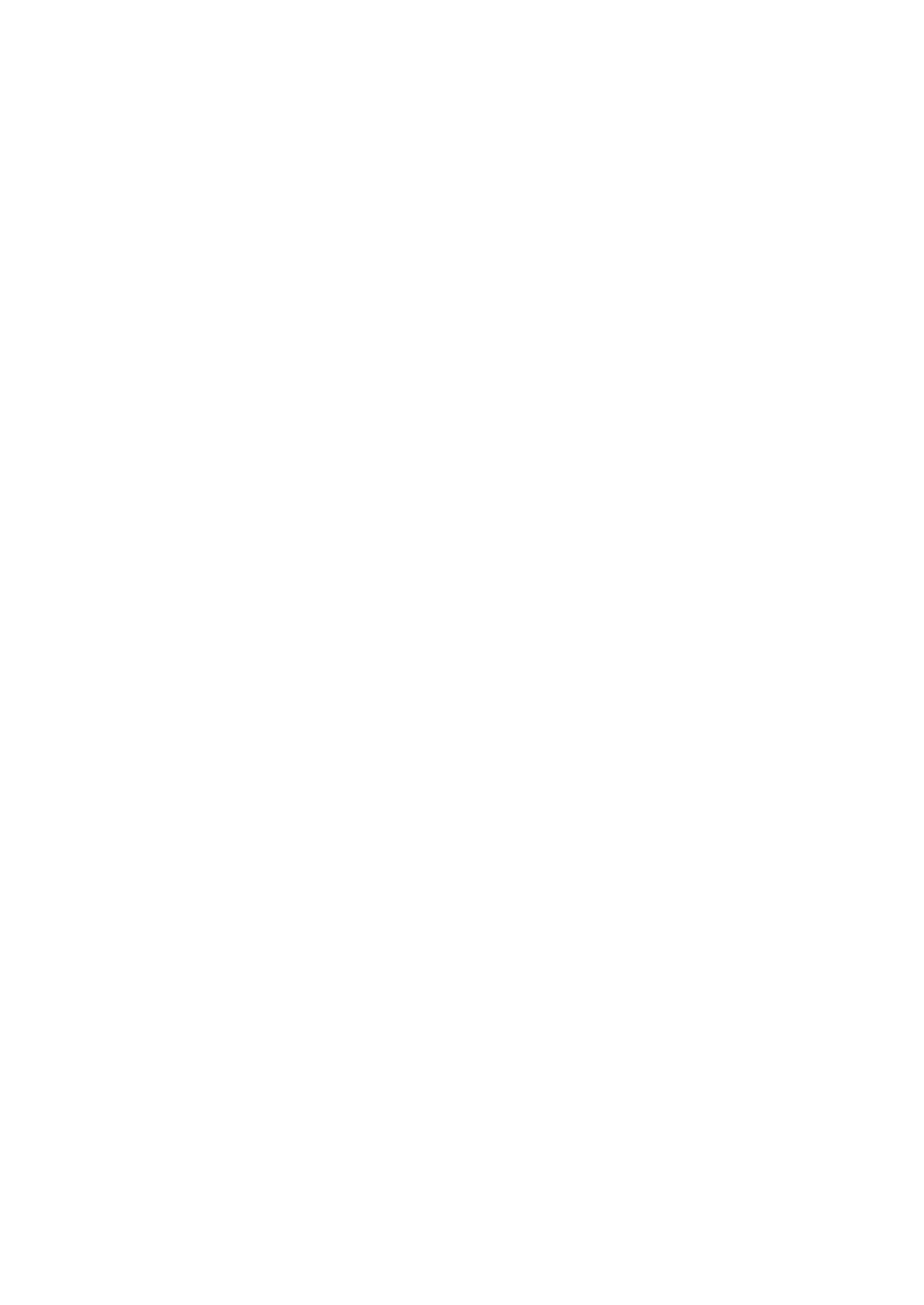# Trends in the Energy Trends in the Energy Sector of the **Emerging Economies**

Presentation by

Anil K Jain, IAS Adviser (Energy) Planning Commission Government of India 18th Sept, 2013

#### **Presentation Structure**

Global Energy Concerns

Is there a Strategy?

G20 and Energy

**Tracking Growth of Clean Energy** 

◆TIR in the making ?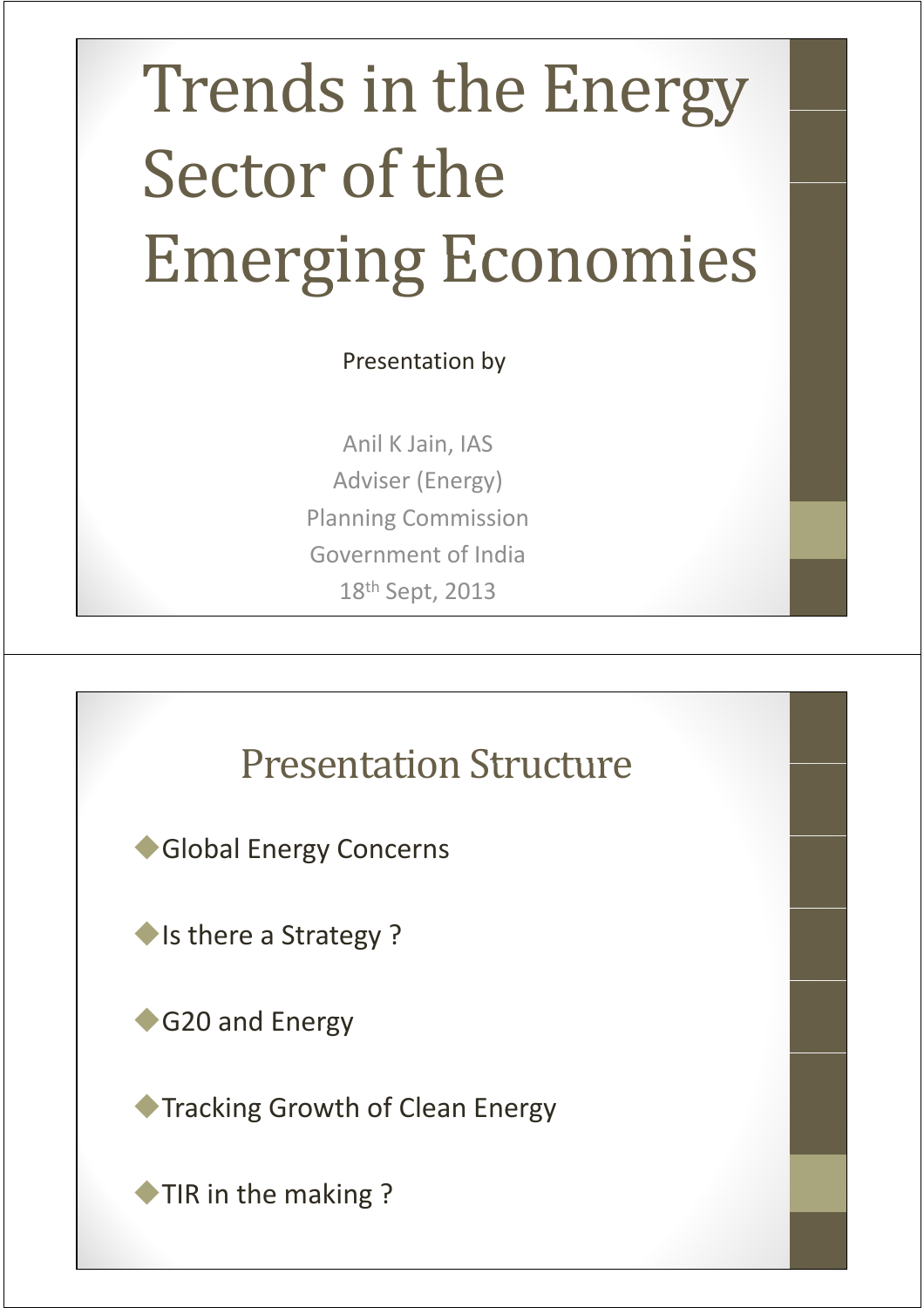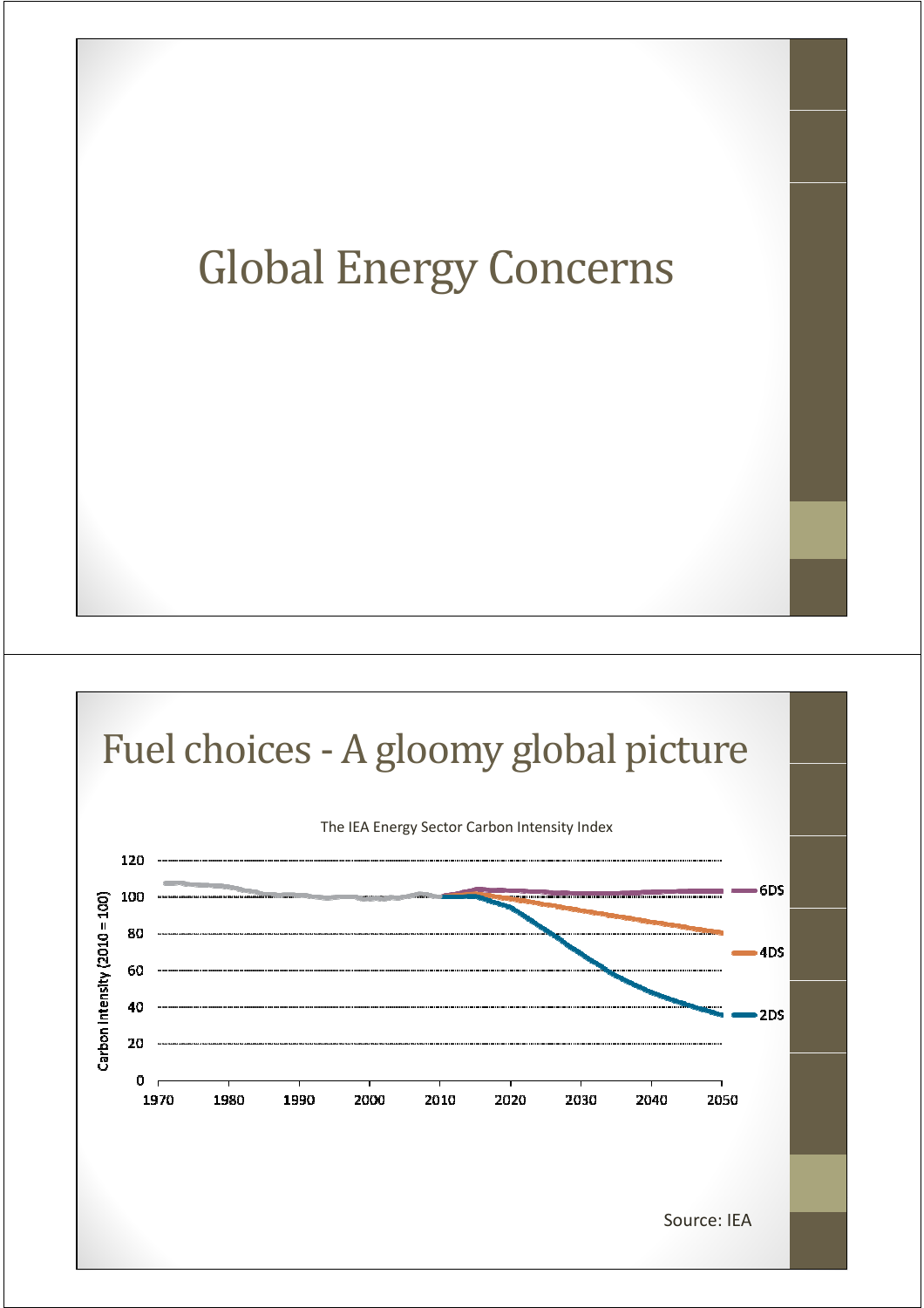

## Price and Supply Concerns

- $\checkmark$  Energy prices continue to be high Price of oil averaged \$122/barrel in 2012, 5 times the 2002 level
- $\sqrt{1.3}$  billion people lack access to electricity and 2.6 billion to clean cooking facilities, mostly in Africa and S. Asia
- $\checkmark$  Dearth of capital exacerbates the supply problem \$19 trillion needed in the energy sector up to 2020
- $\checkmark$  High energy prices and rising demand in emerging economies, restricts energy choice to Coal, abundantly available domestically. China and India consumed 46% and 11% of global coal consumption in 2012, respectively.
- $\checkmark$  Global economic weakness has resulted in price becoming the major driver in energy choices, even in developed economies.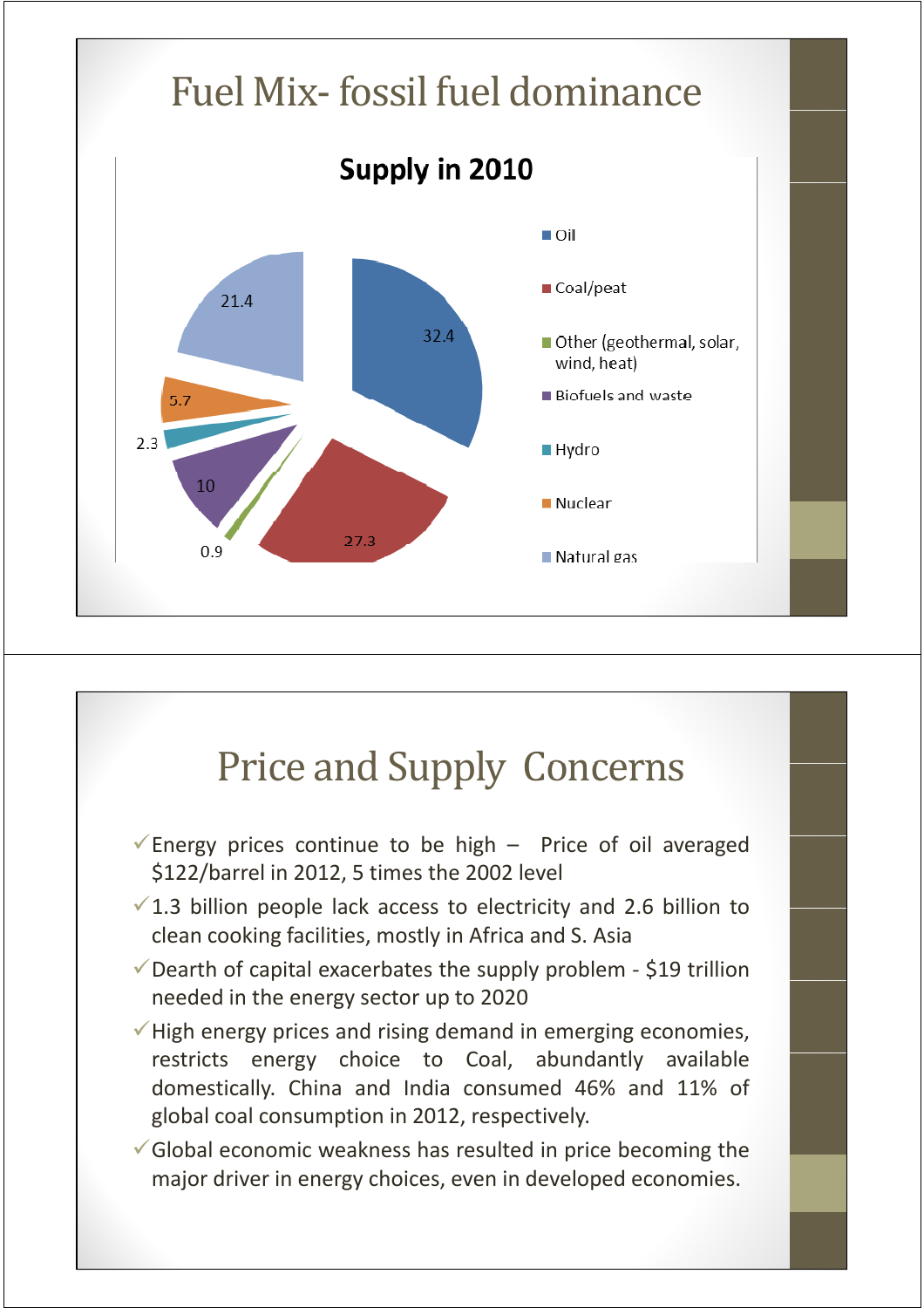# Issues in Global Energy Trade

- $\checkmark$  Both price and supply barriers manifest in international trade of energy, denying stable markets for a global energy transition
- $\checkmark$  US curbs on Shale gas exports to non-FTA, leading to a large differential in global gas prices by region
- $\checkmark$  LNG continues to be priced much higher in Asia-Pacific, due to oil indexed prices against other norms elsewhere
- $\sqrt{\ }$  Access to resource ownership restricted in many oil and gas endowed countries
- $\sqrt{\frac{1}{2}}$  Geo political issues (Iraq and Iran to start with, and then Libya and Syria) disturb oil markets, play havoc with oil importing economies
- $\checkmark$  Concerns on lack of transparency in global oil markets

# Is there a Strategy?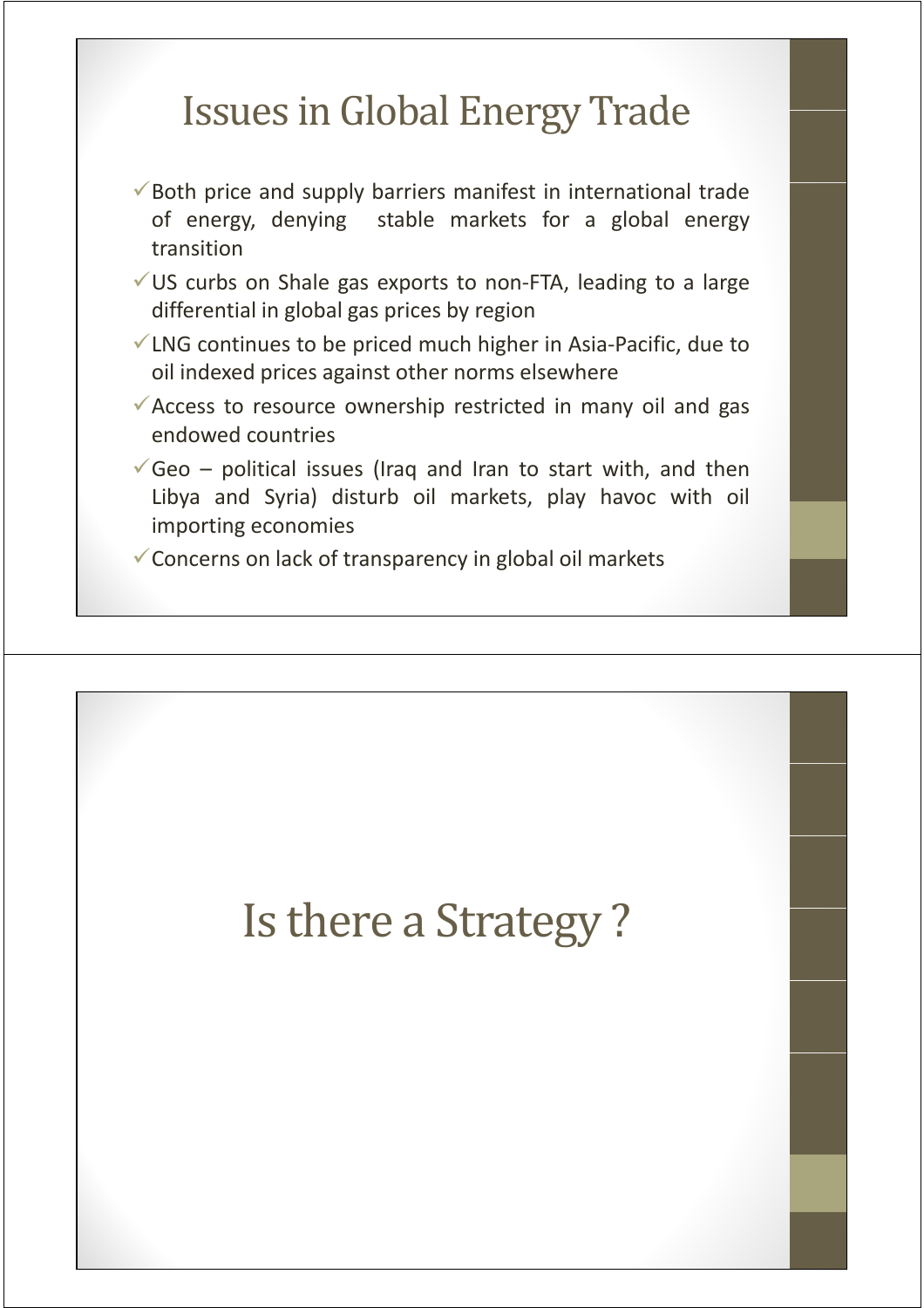

#### **IEA Scenarios**

- **√** The **6°C Scenario (6DS)** is largely the BAU situation. By 2050, energy use almost doubles (compared with 2009). Average global temperature rise is projected to be at least 6°C .
- The **4°C Scenario (4DS)** takes into account recent pledges made by countries to limit emissions and step up efforts to improve energy efficiency. This is already an ambitious scenario, as capping the temperature increase at 4°C requires significant cuts in emissions in the period upto 2050.
- The **2°C Scenario (2DS)** describes an energy system consistent with an emissions trajectory that would give an 80% chance of limiting average global temperature increase to 2°C. It sets the target of cutting energy‐related CO2 emissions by more than half in 2050 (compared with 2009) and ensuring that they continue to fall thereafter.

Source: IEA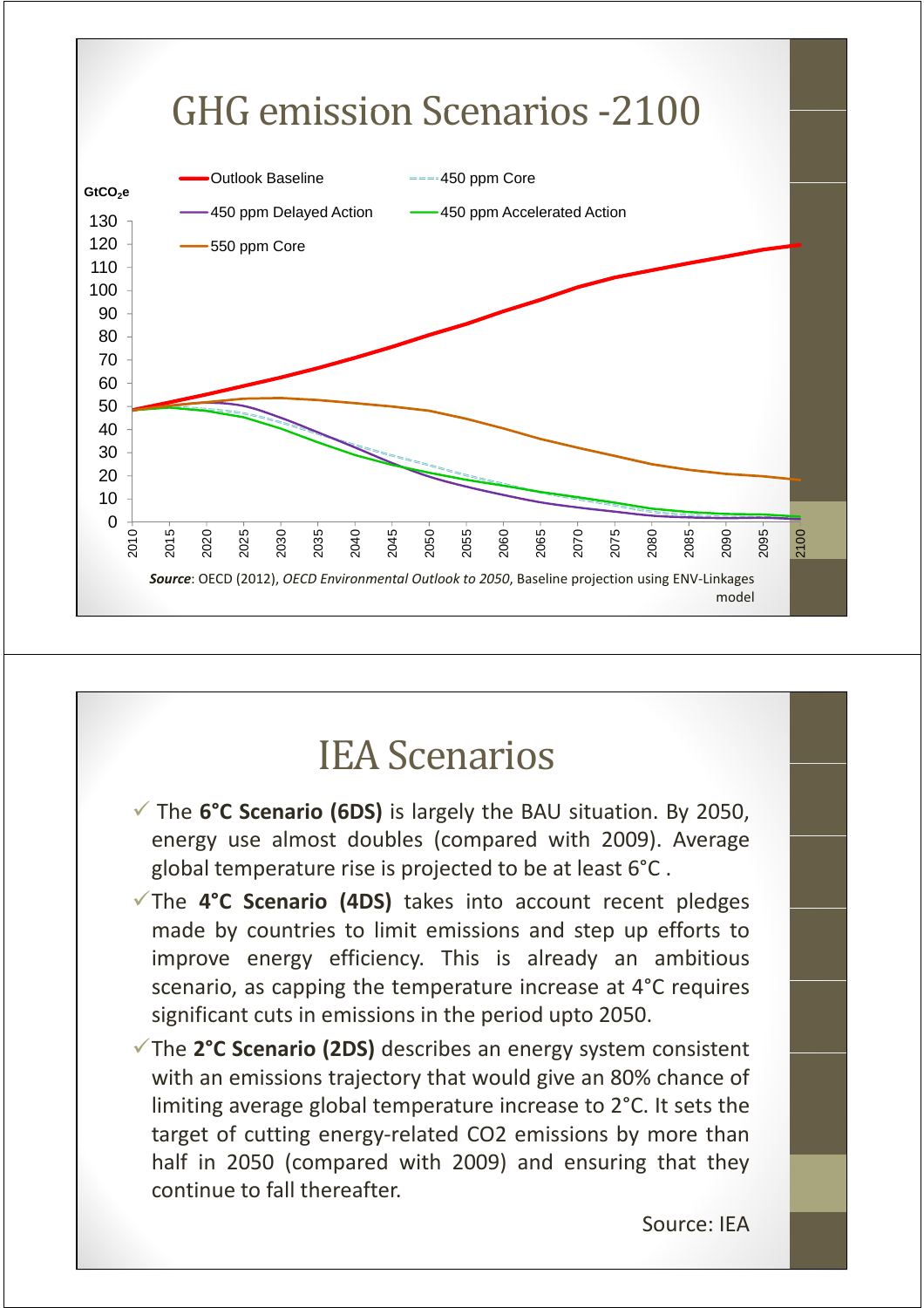## **Multilateral Action**

- $\checkmark$  UNSE4ALL A renewed focus on global energy access issues, extending the earlier concentration merely on climate change negotiations.
- V World Bank supports the above UN agenda relating to access. Also, involved in transformation of energy policies and sector reform of developing countries.
- $\checkmark$  CEM a consortium of 23 country Governments with an aim to disseminate technology and policy briefs towards advancement of clean energy.
- $\sqrt{G20}$  offers the unique non-negotiating forum of developed and emerging economies to forge consensus on broad economic policy having international ramifications
- $\checkmark$  Multiple international agencies IEA, IRENA, IEF, OPEC and others, working in the energy sector

#### A United Effort?

- $\sqrt{ }$  A shared understanding between the North and South on climate change and energy strategy, notwithstanding divergent views on the former
- $\checkmark$  Developing countries agree that clean energy is essential 55% of the additional electricity connections needed for universal access to be achieved through off grids and micro grids
- $\sqrt{}$ New global order is evident from IEA's offer to the non-OECD members of G20 to become its 'partner countries'
- $\checkmark$  Global energy alliances changing with shift of balance in energy markets – Asian energy buyers becoming dominant
- $\checkmark$  However, technology and capital movement from the developed to the emerging countries in energy is not encouraging, most flows from North to North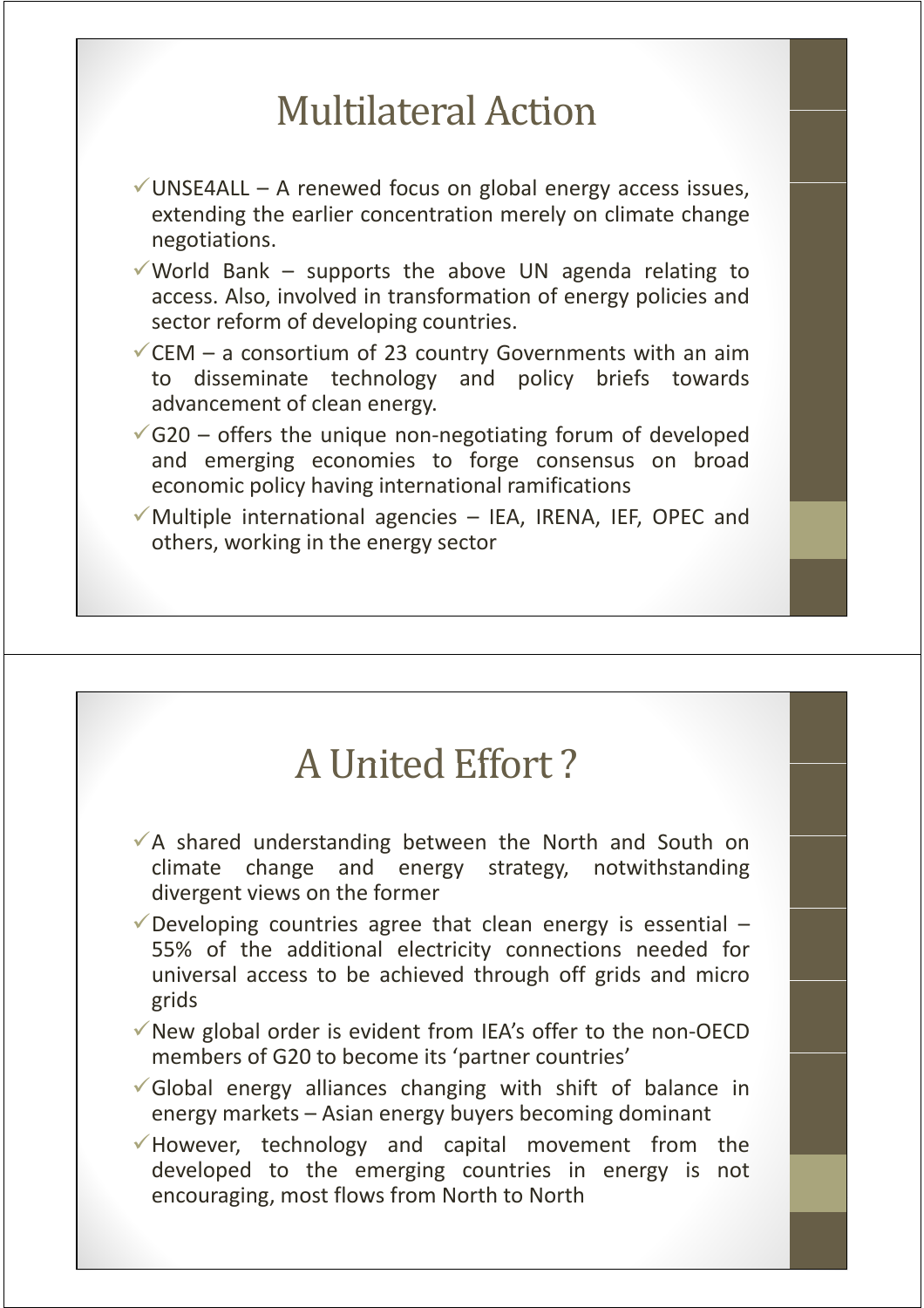# G20 and Energy

# Energy Dialogue under Russian Presidency (2013)

- $\sqrt{\ }$ Russian Presidency merged 4 different energy workstreams into a unified Energy Sustainability Working Group (ESWG)
- The chosen topics were energy & commodity markets, promoting energy efficiency and green growth, sound regulation for energy infrastructure and marine environment
- $\checkmark$  Substantial achievements relate to fossil fuel subsidy peer review, expert consultation on electricity regulation, sharing of best practices on green growth and marine protection
- $\sqrt{\frac{1}{2}}$  Energy issues got high visibility in G20 under Russian Presidency and afforded a platform for diverse interest groups
- $\checkmark$  Major achievement of ESWG in 2013 has been building the energy agenda of for future debates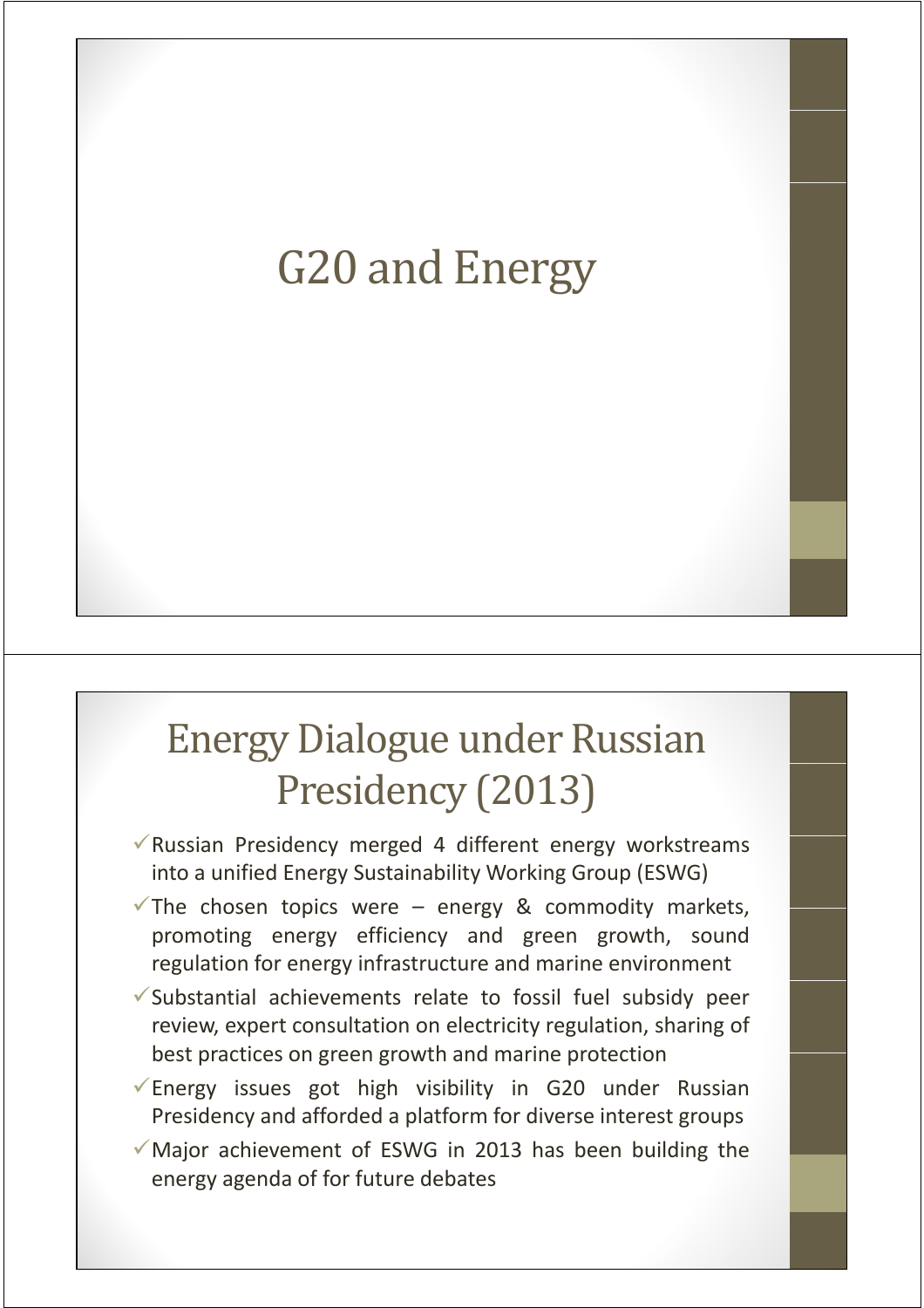# A Cautious Approach

- $\checkmark$ G20, brings together diverse interest groups energy producers-consumers, developed-developing, with representation of all IOs
- $\checkmark$  The mandate being one of forging consensus on global issues, and not a negotiating forum, encourages free discussions
- $\checkmark$  The flip side being, reservation of even one member enough to exclude a reference in the outcomes
- $\checkmark$ Sharp divisions noticed on strategic issues FFS, green growth, energy markets and price discovery, with major energy producers treading a cautious line
- $\checkmark$  The issue of fossil fuel subsidy high on the agenda of the North, but hesitation on green growth and clean energy
- $\checkmark$  Role of Regulatory regime in facilitating investment in energy infra noted, but 'national approach' acknowledged

#### G20 – Energy Agenda for 2014

- $\checkmark$  Fossil fuel subsidy review to gain strength under Australian G20 leadership, but not likely to get traction in the developing world, at whom it is actually targeted
- $\sqrt{\frac{1}{2}}$  Energy Regulation and energy efficiency/green growth likely to be in sharp focus
- $\checkmark$  However, the issues of energy market reforms and transparency in price discovery may need consensus building
- $\checkmark$  Global economic situation, particularly currency devaluations in emerging economies, may influence the energy agenda
- $\sqrt{\ }$ Neutral issues Technology sharing, green growth consultation, and marine environment – to get impetus
- $\checkmark$  Role of IOs like IEA, IRENA, IPEEC, OECD, OPEC, World Bank, IMF and IEF in global consultations to get impetus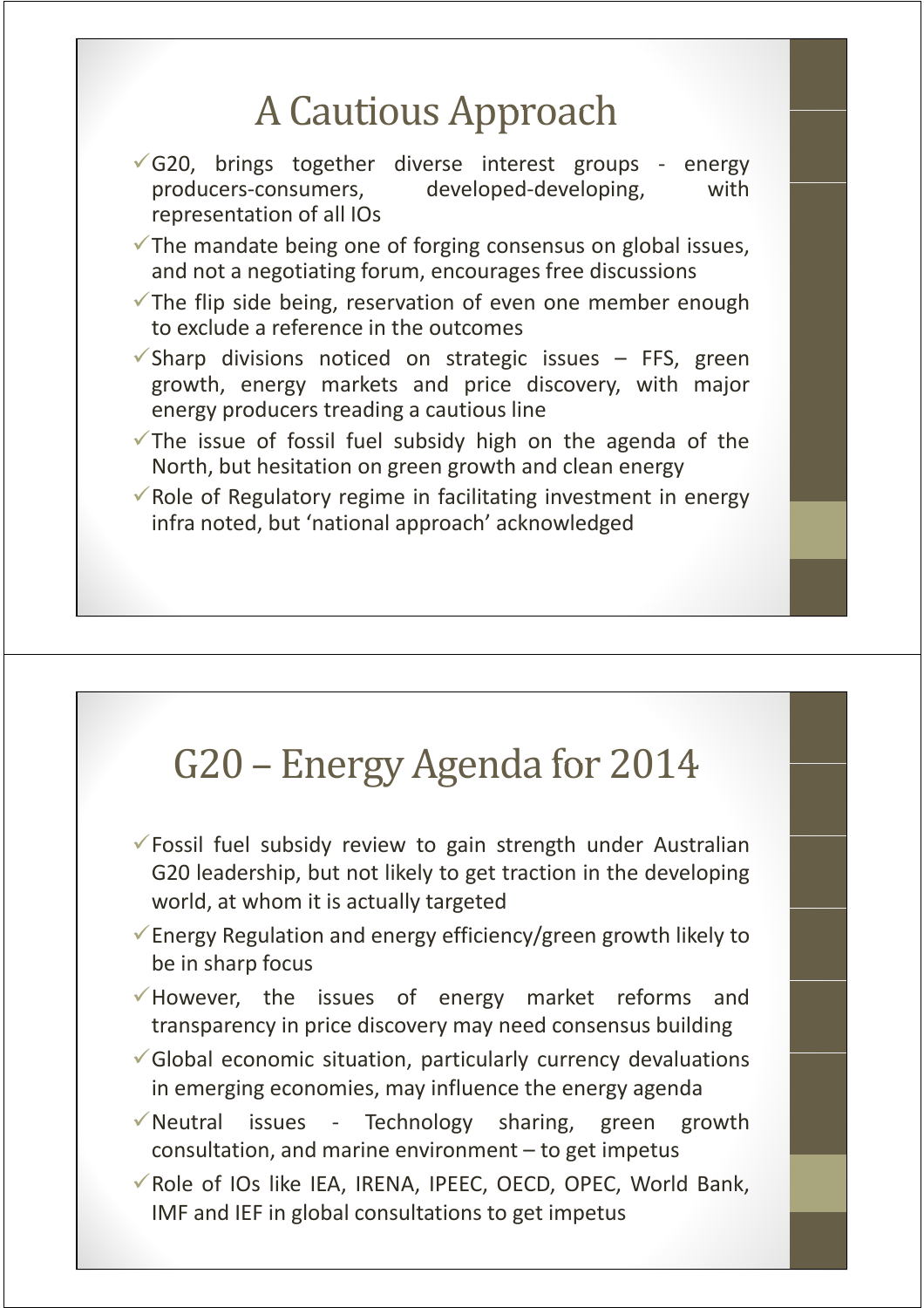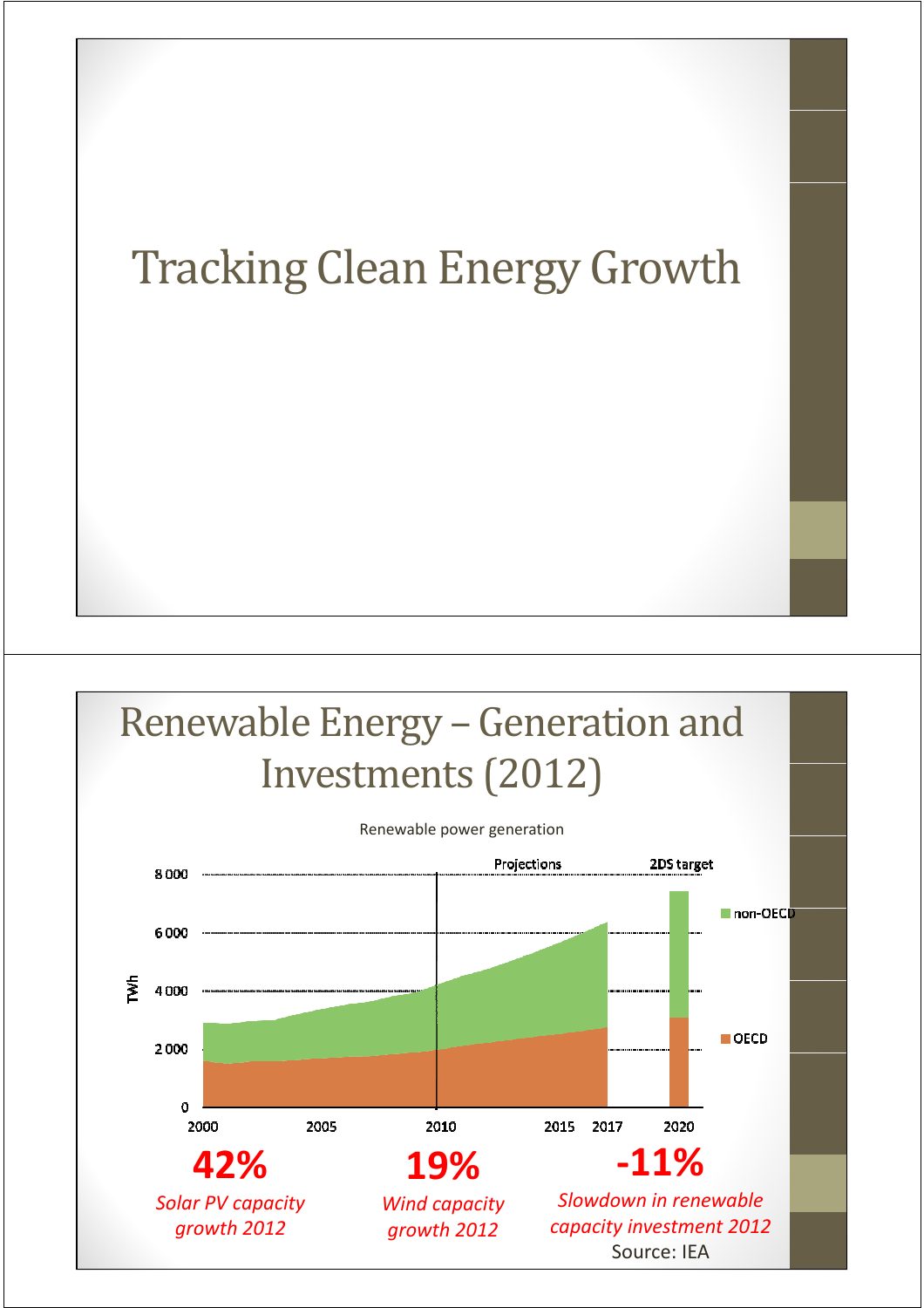## Opportunities for RE and EE

- $\checkmark$  Primary energy consumption to grow in non-OECD countries by 70% until 2030 (40% globally) – easier to create new green capacity, than retire/replace existing non‐green sources
- $\sqrt{75\%}$  of new supplies to come from non-fossil fuels (2030). By 2020 China to source 20% power from RE sources same as Europe, while India has targeted 15%.
- $\checkmark$  Policy push rather than State subsidies to drive RE
- $\checkmark$  EE to improve 2% annually, against 1.2% in the last 20 years.
- $\sqrt{\frac{1}{10}}$  Buildings/appliances account for 31% energy consumption globally; major energy gains as new buildings conform to energy efficiency codes (70% of stock of buildings in India in 2030 to be new builds) at negative incremental costs.

Source: BP Energy Outlook 2030

## Tracking Clean Energy Investment

- $\checkmark$  Global investments have historically risen in double digit percentage terms annually, peaked in 2011 (\$300 bln), excepting 2012 (‐ 11% at \$270 bln)
- $\checkmark$  Asia and Oceania lead the world in investment, no let up even in 2012 while investments in N. America and Europe slowed
- $\sqrt{ }$  A concern that Fossil fuel based investment has reversed its downward trend, while clean energy investments not rising
- $\checkmark$  Welcome drop in prices of solar PV modules by 80% since 2008, while those of wind turbine have also fallen by 29%
- $\checkmark$  Price of power from good wind sites now at parity with new coal and \$6/MMBTU priced gas power

Source: BNEF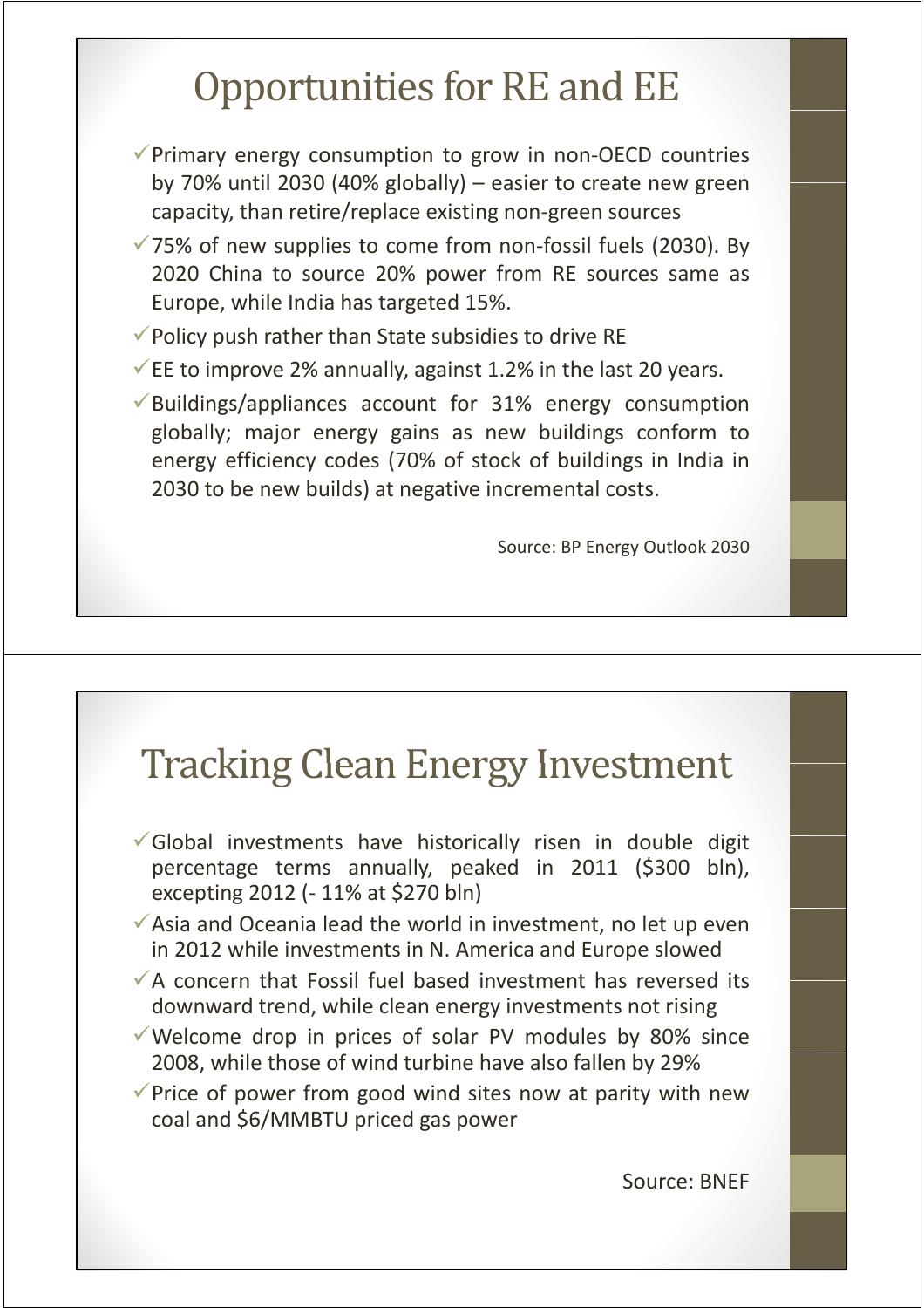